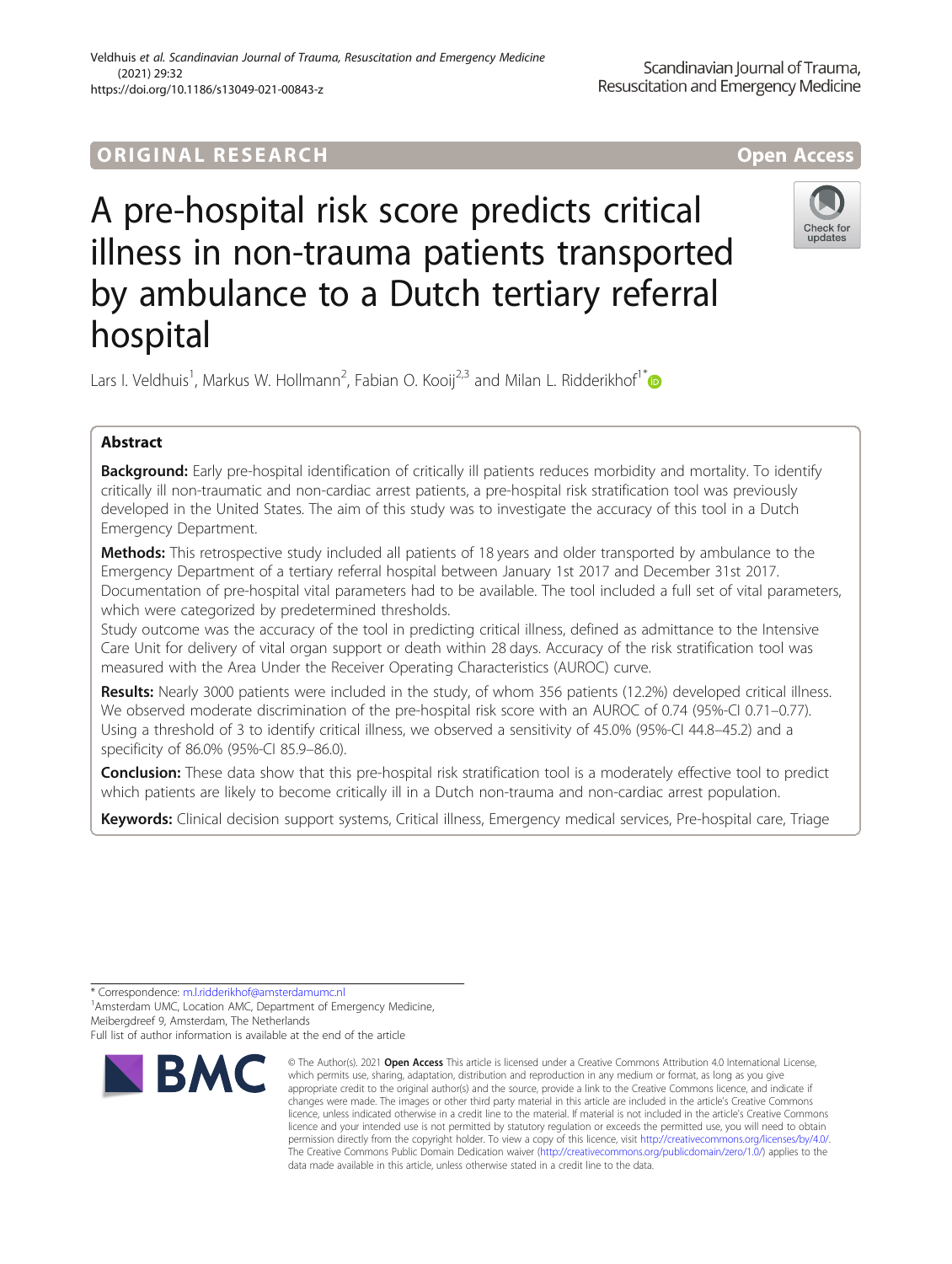## Introduction

#### Background

While universally implemented tools exist for classifying the severity of trauma patients in the pre-hospital setting, early identification of non-trauma, potentially highrisk acute patient is much less uniform. Currently, triage of these patients is mainly based on the experience of ambulance personnel, distance to and facilities of the nearest hospital. Pre-hospital triage should be optimized, as early recognition of critically ill patients could lead to earlier use of lifesaving interventions and therefore potentially reduces morbidity and mortality [\[1](#page-6-0)]. Moreover, the treatment of critically ill patients should be regionalized, as previous studies have shown that Intensive Care Units (ICU) with higher volumes of high-risk patients have been associated with lower mortality rates [\[2](#page-6-0)–[4](#page-6-0)]. As it is difficult to predict which patients are likely to deteriorate, and as identification of high-risk patients has proven to be challenging in the pre-hospital setting, several tools for predicting critical illness have been developed, such as the National Early Warning Score (NEWS) and the Modified Early Warning Score (MEWS) [[5,](#page-6-0) [6](#page-6-0)]. The authors of a prospective study and the authors of a systematic review both concluded that the model developed by Seymour et al. is the best suitable model in predicting critical illness in out-of-hospital emergency care [[7](#page-6-0)–[9](#page-6-0)]. This risk stratification tool uses demographic and vital parameters to predict which patients are likely to become critically ill. According to this model, critically ill patients were older; had abnormal respiratory rates; lower pulse oximetry readings; lower systolic blood pressures; higher heart rates and lower Glasgow Coma Scales (GCS) compared to non-critically ill patients.

This risk stratification tool has been developed in a United States population including non-trauma and non-cardiac arrest patients who were transported to the Emergency Departments of both non-referral hospitals, as well as regional referral centers. Kievlan, et al. have validated the model for its use in a similar population in the United States [[10\]](#page-6-0). This validation study showed an Area Under Receiver Operating Characteristics (AUROC) of 0.73.

However, accuracy and applicability of the risk stratification tool should be assessed for a European population.

## Materials and methods

## Aim of this investigation

The current study was undertaken to evaluate the use of a pre-hospital risk stratification tool in the Dutch health care system. The hypothesis was that the pre-hospital risk stratification tool is able to adequately discriminate

between critically and non-critically ill patients, corresponding to an AUROC of at least 0.73.

## Study design, population and setting

Study approval was obtained by the Institutional Review Board prior to the start of the study (waiver W17\_171 17.199). A formal ethical evaluation was not needed due to the retrospective nature of the study design. This was a retrospective cohort study in which all acute patients who presented to the Emergency Department of a Dutch tertiary referral hospital center were considered eligible for inclusion in the study in case they presented during the period between January 1st 2017 and December 31st 2017. Inclusion criteria were: age 18 years and older; transportation to the Emergency Department by ambulance and presence of pre-hospital documented vital parameters. Exclusion criteria were: patients with traumatic injuries; patients in cardiac arrest; interhospital transfers; those lacking more than four vital parameters needed to calculate the pre-hospital risk score and patients with a 'do-not-resuscitate' policy.

Dutch pre-hospital Emergency Medical Services (EMS) consist of a two-tiered system. The first-tier responders are ALS-trained ambulance nurses and drivers. The second-tier responders are physician-staffed teams called HEMS (Helicopter Emergency Medical Services), who are dispatched in a specific set of clinical situations; abnormal vital signs and upon specific request of an ambulance nurse. However, second-tier are usually dispatched mainly for pediatric resuscitations, severe traumatic injuries and/or need for (rapid sequence) endotracheal intubation.

## Data collection

As a standard procedure during daily clinical practice, the handover by ambulance personnel to the Emergency Department is sent in a digital format and added to the electronic hospital patient record. Data were extracted from this handover, as well as the hospital patient records. Extracted data included baseline parameters, such as age; sex and a full set of vital parameters (including respiratory rate, pulse oximetry readings, heart rate, blood pressure and GCS). In case more than one set of pre-hospital vital parameters were recorded, the first as well as the worst set of vital parameters were documented for analysis. Additionally, the following prehospital interventions were recorded as well: administration of oxygen (yes/no); including mode of delivery (nasal cannula, Non-Rebreathing Mask, Continuous Positive Airway Pressure-mask or endotracheal intubation) or the deployment of HEMS. In addition, we noted whether the patient lived in a nursing home or received specialized home care prior to the EMS encounter.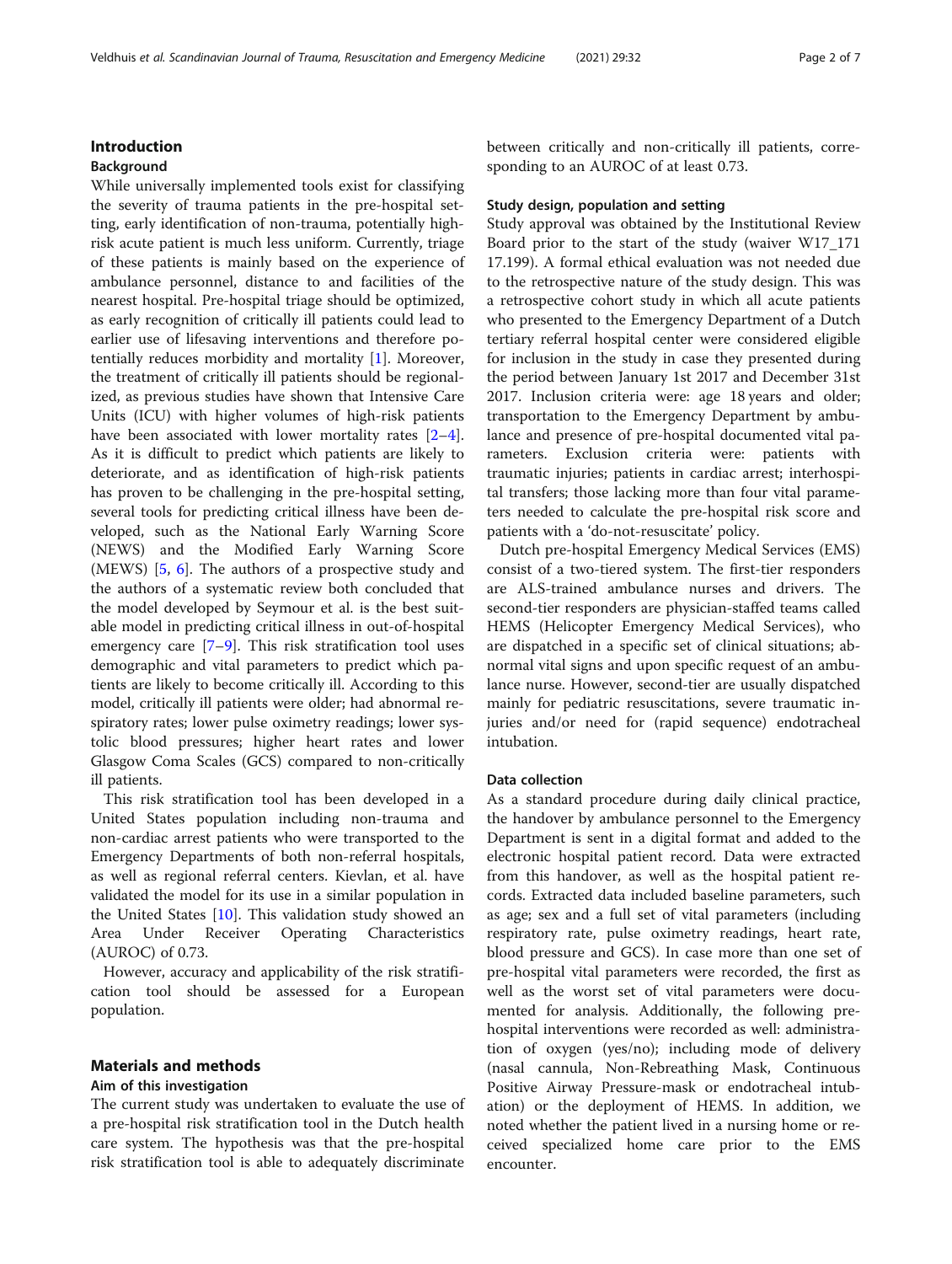Information regarding ICU admittance and in-hospital mortality was obtained from the electronic hospital patient records. Patients were followed-up until discharge from the hospital and for at least 28 days after initial presentation at the Emergency Department.

## **Outcomes**

The primary outcome of the study was the accuracy of the risk stratification model in predicting critical illness, defined as admittance to the ICU anytime during hospitalization for delivery of vital organ support (mechanical ventilation or administration of vasopressors and / or inotropes) or death during admission to the hospital or after discharge. This included all causes of mortality occurring in the hospital as well as after discharge during the first 28 days after initial presentation at the Emergency Department.

According to the risk stratification model by Seymour, et al. age, pulse oximetry, respiratory rate, systolic blood pressure, heart rate and GCS score were categorized to predetermined thresholds and summed to calculate the total pre-hospital risk score (range 0–8) for each encounter (Table 1) [\[8](#page-6-0)].

## Sample size

The sample size was calculated with a two-sided 95%- Confidence Interval (95%-CI) for a single proportion. According to a prior study the observed proportion of critical illness was 0.05 [\[8](#page-6-0)]. Utilizing these numbers with a  $p$ -value of 0.01, this resulted in a sample size of 1825 patients. It was estimated that recruiting Emergency Department patients during a year would yield sufficient patients.

#### Model assessment and data analysis

Recorded data were presented as absolute values with percentages and continuous data as mean values with standard deviations or median values with interquartile ranges, depending on whether data were normally distributed. Normal distribution of variables was assessed with Kolmogorov-Smirnoff tests, as well as exploring frequency distributions (histograms). Numerical variables with a normal distribution were evaluated using the Students t-test or the Mann-Whitney U test in case there was no normal distribution. Chi-square analysis was used for statistical testing of categorical data. To reduce bias, patients in whom more than four out of six variables were missing required to calculate individual risk scores, were excluded from the study. In at least one and less than five variables missing, single imputation with normal value substitution for vital parameters that were not measured, was utilized.

Regarding the primary outcome, the hypothesis was that the risk stratification tool could distinguish between

| <b>Table 1</b> Variables according to the risk stratification model by |  |  |
|------------------------------------------------------------------------|--|--|
| Seymour, et al                                                         |  |  |

| Model variable                       |                     |
|--------------------------------------|---------------------|
|                                      | <b>Point scores</b> |
| Age, years                           |                     |
| < 45                                 | 0                   |
| 45 to 64                             | 1                   |
| $\geq 65$                            | 1                   |
| Systolic blood pressure, mmHg        |                     |
| $\leq 90$                            | $\mathbb{1}$        |
| 91 to 140                            | 0                   |
| 141 to 180                           | $\Omega$            |
| >180                                 | 0                   |
| Heart rate, beats per minute         |                     |
| $\leq 60$                            | 0                   |
| 61 to 99                             | 0                   |
| 100 to 119                           | 0                   |
| $\geq$ 120                           | 1                   |
| Respiratory rate, breaths per minute |                     |
| < 12                                 | 1                   |
| 12 to 23                             | 0                   |
| 24 to 35                             | 1                   |
| $\geq 36$                            | $\overline{2}$      |
| Oxygen saturation, %                 |                     |
| $\geq 93$                            | 0                   |
| 88 to 92                             | 0                   |
| 80 to 87                             | 1                   |
| < 80                                 | 1                   |
| Glasgow Coma Scale score             |                     |
| 15                                   | 0                   |
| 12 to 14                             | $\mathbb{1}$        |
| 8 to 11                              | 1                   |
| < 8                                  | $\overline{2}$      |

patients who would become critically ill or not. This was tested by means of assessing model accuracy using a specified reference value (i.e. AUROC curve) with binominal 95%-CIs. For this statistical analysis the total pre-hospital risk score was the independent variable. In addition to the AUROC, sensitivity and specificity were calculated for each risk score in the range from 0 to 8. A cut-off point of four points as optimum threshold was used, equal to the original model [[8\]](#page-6-0).

As a sensitivity analysis, the AUROC curve using the worst pre-hospital vital signs rather than the initial vital signs were utilized, as this would reflect patient deterioration more accurately. To determine if our handling of missing data introduced bias, an additional analysis was performed with only those patients with a full set of vital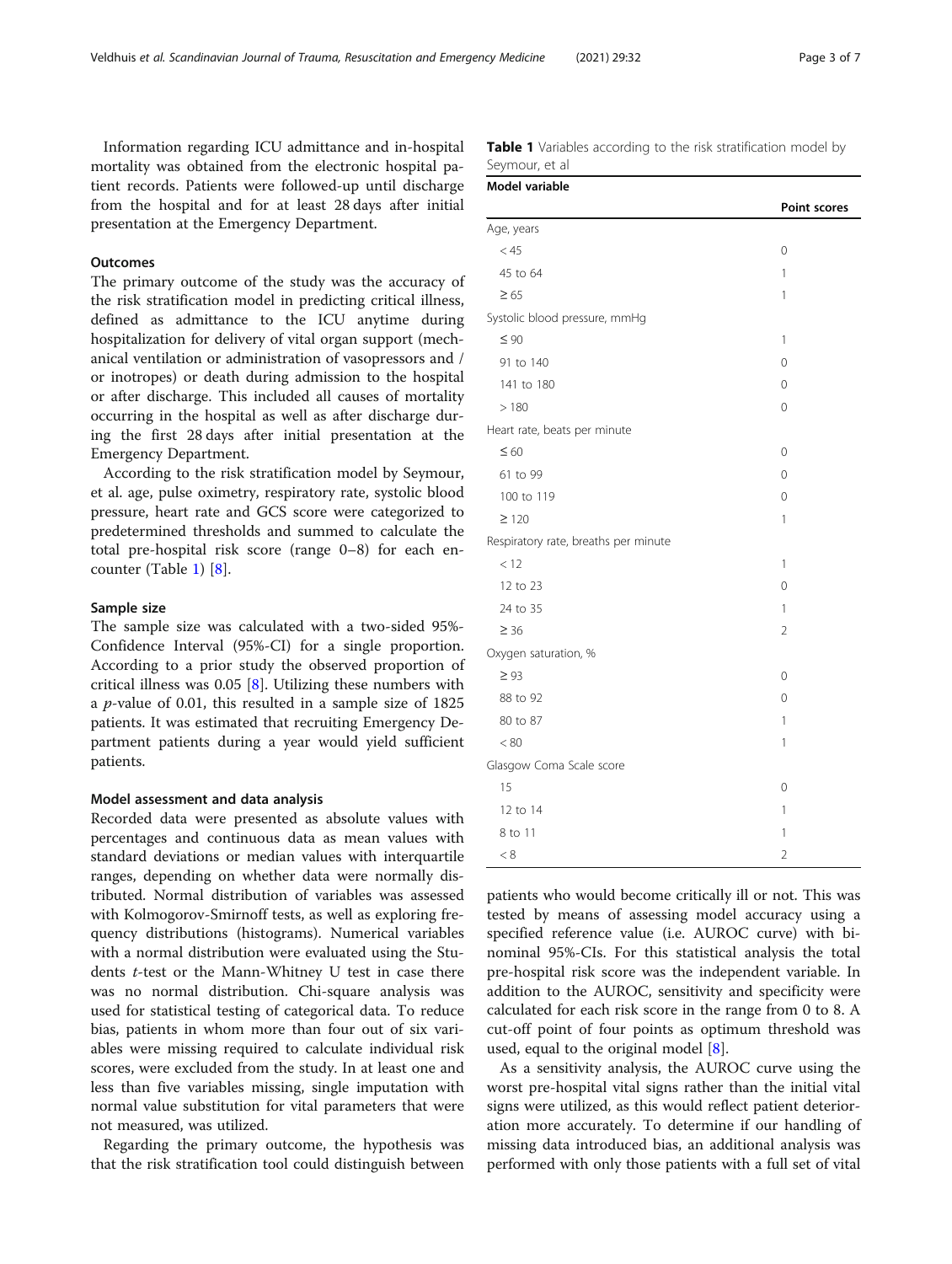parameters. Lastly, the AUROC curve was calculated in case critical illness was defined as admittance to the ICU or death within 72 h. All analyses were performed with SPSS (version 23.0; SPSS, Inc., Chicago, IL). All tests of significance used a two-sided  $p < 0.05$ .

## Results

During the study period, a total of 5410 patients were transported to the Emergency Department by ambulance. Of these patients, 2935 were included in the study (Fig. 1). Reasons for exclusion were: traumatic injury  $(n = 1770)$ ; inter-hospital transfers  $(n = 384)$ ; missing more than four vital parameters  $(n = 210)$ ; and cardiac arrest  $(n = 111)$ .

Critical illness occurred in 356 patients (12.2%). Compared to encounters in which patients did not develop critical illness, critically ill patients were older, had prehospital respiratory symptoms more frequently and had higher heart rates and lower GCS scores ( $p < 0.01$  for all), as can be seen in Table [2.](#page-4-0) However, systolic blood pressure was not significantly different between groups  $(p = 0.29)$ .

As expected, critically ill patients received pre-hospital airway maneuvers more often than patients in the control group. The involvement of general practitioners did not significantly differ between the groups. However, the

prevalence of living in a nursing home prior to the EMS encounter ( $p = 0.01$ ), and the number of patient encounters assisted by HEMS was significiantly higher for critically ill patients ( $p < 0.01$ ). The amount of patients in each subgroup of critical illness is listed in Table [3.](#page-4-0)

In total, 198 (8%) non-critically ill, and eight (2%) critically ill patients were transported to a different hospital.

#### Primary outcome

After calculating the total pre-hospital risk score ranging from 0 to 8 for each encounter, the AUROC curve was calculated for developing critical illness. The prehospital risk stratification tool had an AUROC of 0.74 (95%-CI 0.71–0.77).

Based on the AUROC, sensitivity and specificity were calculated for each individual pre-hospital risk score and are shown in Table [4.](#page-5-0) When the prior set optimum threshold score of four was utilized, a sensitivity of 24.6% (95%-CI 24.4–24.8) and a specificity of 95.4% (95%-CI 95.3–95.4) were observed in identifying critical illness. However, with a threshold score of three, the sensitivity increased to 45% (95%-CI 44.8–45.2) and the specificity decreased to 86% (95%-CI 85.9–86.0).

Using the worst set of pre-hospital vital parameters instead of the primary vital parameters resulted in an AUROC of 0.74 (95%-CI 0.71–0.77). This did not

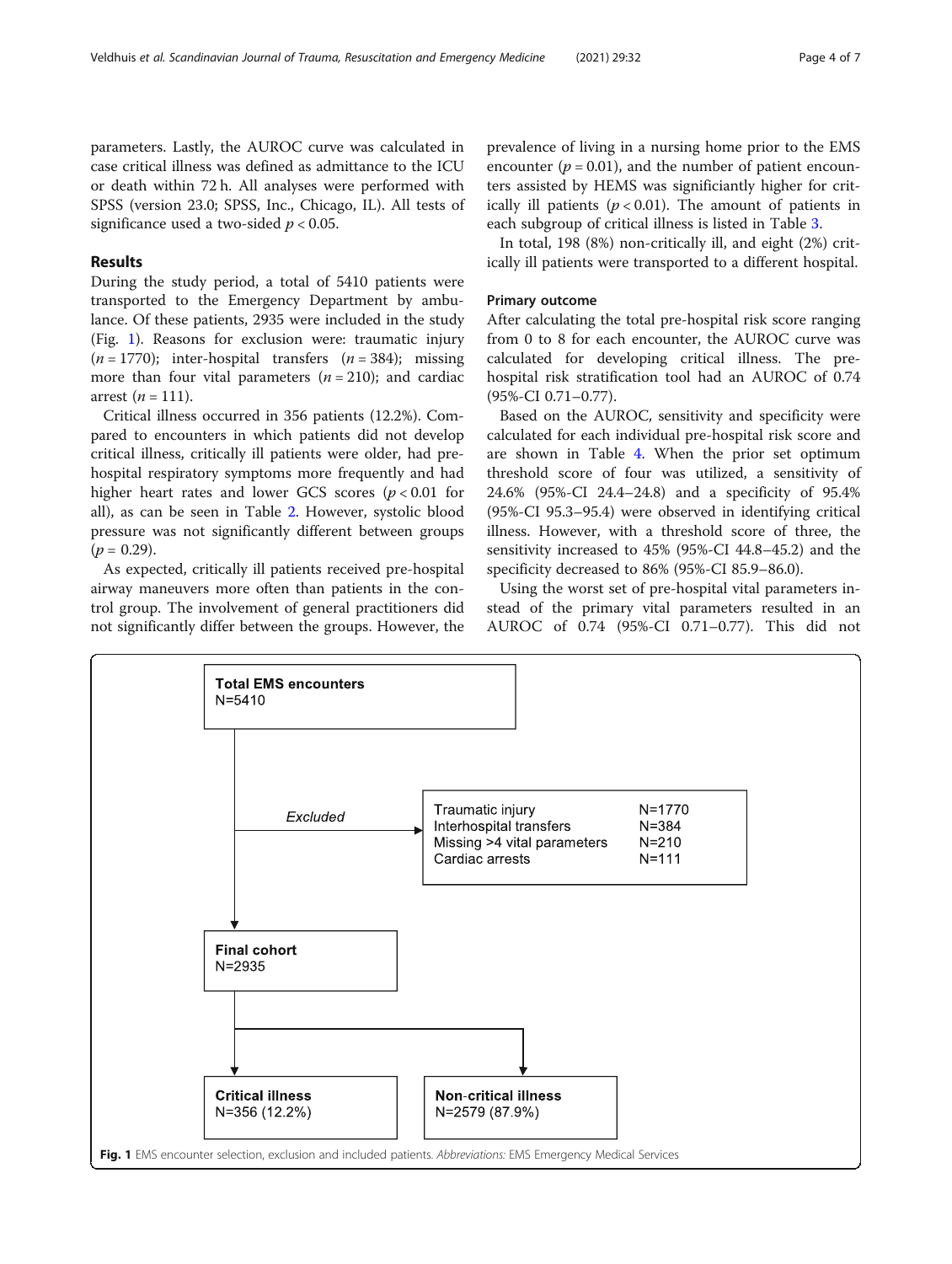|                                                   | <b>Critical Illness</b> | <b>Non-Critical Illness</b> | P Value |
|---------------------------------------------------|-------------------------|-----------------------------|---------|
| Number of patients (%)                            | 356 (12.1)              | 2579 (87.9)                 |         |
| Number of patients with imputed data (%)          | 52 (14.6)               | 414 (16.1)                  |         |
| Age, years, median (IQR)                          | $67(56 - 77)$           | $61(47-74)$                 | < 0.01  |
| Male sex, n (%)                                   | 200 (56)                | 1349 (52)                   | 0.08    |
| Initial pre-hospital vital signs, median (IQR)    |                         |                             |         |
| Oxygen Saturation, %                              | 95 (88-98)              | 97 (95-98)                  | < 0.01  |
| Respiratory rate breaths/minute                   | $20(14-27)$             | $16(14-20)$                 | < 0.01  |
| Systolic blood pressure, mmHg                     | 140 (113-168)           | $140(121-160)$              | 0.29    |
| Heart rate, beats/minute                          | 93 (74-111)             | 86 (73-102)                 | < 0.01  |
| Glasgow Coma Scale score                          | $15(10-15)$             | $15(15-15)$                 | < 0.01  |
| Diagnostic category by ambulance personnel, n (%) |                         |                             |         |
| Neurological                                      | 128 (36)                | 740 (29)                    |         |
| Internal                                          | 111(31)                 | 881 (34)                    |         |
| Pulmonology                                       | 55 (15)                 | 267 (10)                    |         |
| Cardiovascular                                    | 25(7)                   | 345 (13)                    |         |
| Surgical                                          | 11(3)                   | 96(4)                       |         |
| Urological                                        | 6(2)                    | 50(2)                       |         |
| Psychiatric/toxicologic                           | 3 (< 1)                 | 73(3)                       |         |
| Medical (NOS)                                     | 17(5)                   | 127(5)                      |         |
| Pre-hospital interventions, n (%)                 |                         |                             |         |
| Airway - noninvasive                              | 157 (44)                | 446 (17)                    | < 0.01  |
| Airway - endotracheal intubation                  | 5(1)                    | 0(0)                        | < 0.01  |
| Physician staffed team                            | 22(6)                   | 0(0)                        | < 0.01  |
| General practitioner at scene, n (%)              | 61(18)                  | 404 (16)                    | 0.26    |
| Nursing Home before encounter, n (%)              | 51 (15)                 | 264 (10)                    | 0.01    |

## <span id="page-4-0"></span>Table 2 Patients demographics and clinical characteristics

Abbreviations: IQR Interquartile Range, NOS not otherwise specified

improve model performance significantly, compared to the original model ( $p = 0.98$ ), as can be seen in Table [5](#page-5-0). Additionally, in case critical illness was defined as death or ICU admittance within 72 h, the AUROC was 0.72 (95%-CI 0.69–0.77). The model performance did not significantly improve ( $p = 0.56$ ).

## Discussion

The results of the current study show that a pre-hospital risk stratification tool had moderate discrimination for

predicting critical illness in adult non-trauma and noncardiac arrest patients presented to the Emergency Department of a Dutch tertiary referral hospital.

In the original study by Seymour, et al., using the predetermined cut-off point of four resulted in a sensitivity of 22% and a specificity of 98% in predicting occurrence of critical illness. Our data show a similar accuracy with a sensitivity of 25% and a specificity of 95%.

Using the cut-off point of four, the risk stratification tool had a very high specificity but the sensitivity was

|  | Table 3 Components of critical illness |  |  |  |
|--|----------------------------------------|--|--|--|
|--|----------------------------------------|--|--|--|

| <b>FUDIC J</b> COMPONENTS OF CHUCAL IMPLESS                       |            |
|-------------------------------------------------------------------|------------|
| Total number of critically ill patients - n (%)                   | 356 (12.1) |
| Mortality < 28 days without ICU admittance- $n$ (%)               | 97(27)     |
| ICU admittance - n (%)                                            | 259 (73)   |
| Need for mechanical ventilation                                   | 127 (36)   |
| Hemodynamic instability                                           | 40 (11)    |
| Combination respiratory insufficiency and hemodynamic instability | 92(26)     |
| <b>Died</b>                                                       | 65(25)     |
|                                                                   |            |

Abbreviations: ICU Intensive Care Unit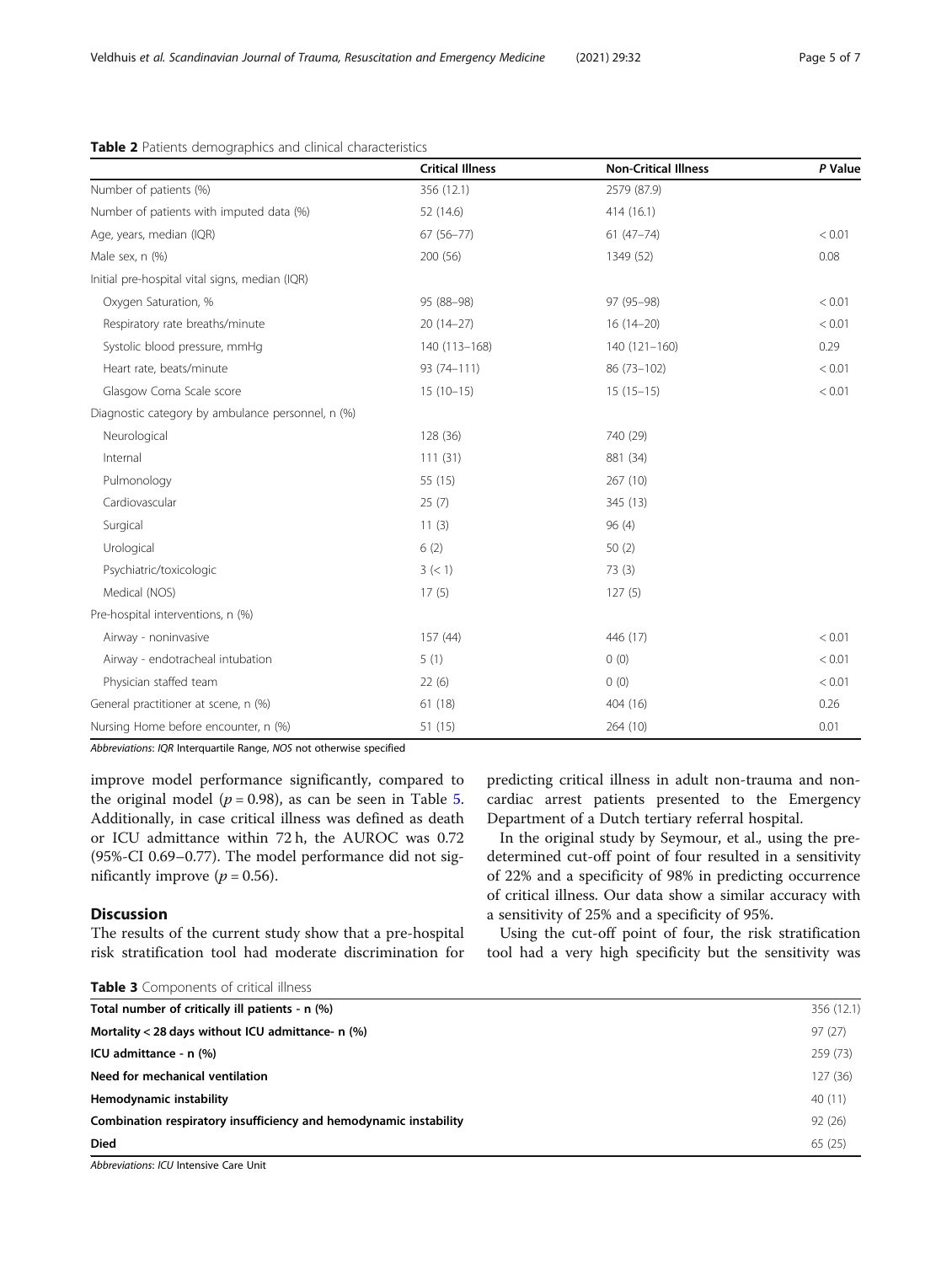| Pre-hospital risk cut off points 0 |                 |                 |                 |                                 | 4               |                         | 6             |                | 8             |
|------------------------------------|-----------------|-----------------|-----------------|---------------------------------|-----------------|-------------------------|---------------|----------------|---------------|
| Sensitivity,                       | 99.2            | 98.3            | 75.8            | 45.0                            | 24.6            | 9.2                     |               | 0.4            | 0.2           |
| (95%-CI)                           | $(99.2 - 99.3)$ | $(98.3 - 98.4)$ | $(75.7 - 76.0)$ | $(44.8 - 45.2)$                 | $(24.4 - 24.8)$ | $(9.1 - 9.3)$           | $(2.0 - 2.1)$ | $(0.4 - 0.4)$  | $(0.2 - 0.2)$ |
| Specificity,                       | 4.1             | 22              | 62.9            | 86.0                            | 95.4            | 98.4                    | 99.8          | 100            | 100           |
| $(95%-Cl)$                         | $(4.1-4.1)$     | $(12.1 - 12.2)$ |                 | $(62.3 - 63.0)$ $(85.9 - 86.0)$ |                 | (95.3–95.4) (98.3–98.4) | (99.8–99.8)   | $(99.9 - 100)$ | $(100 - 100)$ |

<span id="page-5-0"></span>Table 4 Sensitivity and specificity per pre-hospital score

Abbreviations: 95%-CI 95%-Confidence Interval

moderate to low. Therefore the chances of over-triage are low, however, critically ill patients with a low score might not be recognized by utilizing this tool, which leads to an increased rate of false negative results.

However, using a cut-off score of three in our study, the sensitivity increased to 45% and the specificity decreased to 86%, improving the clinical use of this tool. Using the worst set of pre-hospital vital parameters or defining critical illness as admittance to the ICU or death within 72 h, did not improve the performance of the risk stratification tool in a sensitivity analysis. With a high specificity, patients with a score of at least three are likely to become critically ill. However, as sensitivity is relatively low, there is a relatively high risk in missing critically ill patients.

Knowing the high specificity and thereby the high chances of becoming critically ill, this risk model may assist the EMS in deciding whether the patient should be treated in a referral hospital rather than a nonreferral hospital. However, prospective multicenter studies are needed to confirm our findings. In addition, a wearable device constantly measuring all the vital parameters may assist in recognizing deteriorating patients [[11\]](#page-6-0). The model by Seymour, et al. is not only superior to similar risk stratification models for its model accuracy, but due its applicability in the pre-hospital setting, earlier recognition and pre-alerting of patients that are at high risk of becoming critically ill, can be achieved. This has the potential to reduce morbidity as well as mortality.

Critical illness was defined as admittance to the ICU or death during the first 28 days after presentation. The original model also included severe sepsis in their definition of critical illness [\[8](#page-6-0)].

In the current study, there was a relatively high frequency of critically ill patients of 12%. In previous studies this was 4.5% [\[8](#page-6-0), [10\]](#page-6-0). These studies included not only

multiple referral centers of expertise, but also non-referral hospitals, possibly treating patients who were less ill.

Critically ill patients received supplemental oxygen more often compared to non-critically ill patients. While the risk stratification tool consists of pulse oximetry and respiratory rate, it does not consider the delivery of supplemental oxygen. However, the use of supplemental oxygen has a direct impact on pulse oximetry and occasionally indirectly on respiratory rate [\[12\]](#page-6-0). Recently, the National Early Warning Score (NEWS) had been adjusted with implementing supplemental oxygen to the score model, resulting in the NEWS2. However, these risk models are only focusing on mortality rather than ICU admittance [[13](#page-6-0), [14](#page-6-0)]. In addition, a multicenter study showed no benefits of NEWS 2 compared to NEWS [[15](#page-6-0)].

#### Limitations of the study

This was a chart review study with its inherent bias due to its retrospective design.

Patients who did not have a set of pre-hospital vital signs were excluded from this study and selection bias was introduced, as "scoop-and-run" patients often have no full set of vital parameters measured pre-hospitally, but are obviously critically ill. This selection bias was reduced as much as possible by only excluding those patients with missing more than four out of six required parameters. Additionally, data imputation was performed in case of missing data. Nevertheless, it must be emphasized that as missing data were imputed as normal values, the amount of disturbed vital parameters might have been underestimated. Sensitivity analysis including only patients without missing values, showed no significant difference in predicting critical illness compared to the patients that had missing data imputed. But again, as missing data were imputed as normal values this potentially resulted in concerning bias, as abnormal values may have been underestimated.

Table 5 Discrimination of the pre-hospital risk score in the primary model and sensitivity analyses

|                                                   | <b>AUROC</b> | 95%-CI        |  |
|---------------------------------------------------|--------------|---------------|--|
| Original model                                    | 0.74         | $0.71 - 0.77$ |  |
| Worst set of vital parameters                     | 0.74         | $0.71 - 0.77$ |  |
| Patients without missing data                     | 0.75         | $0.72 - 0.78$ |  |
| ICU admittance or death < 72 h after presentation | 0.72         | $0.69 - 0.77$ |  |